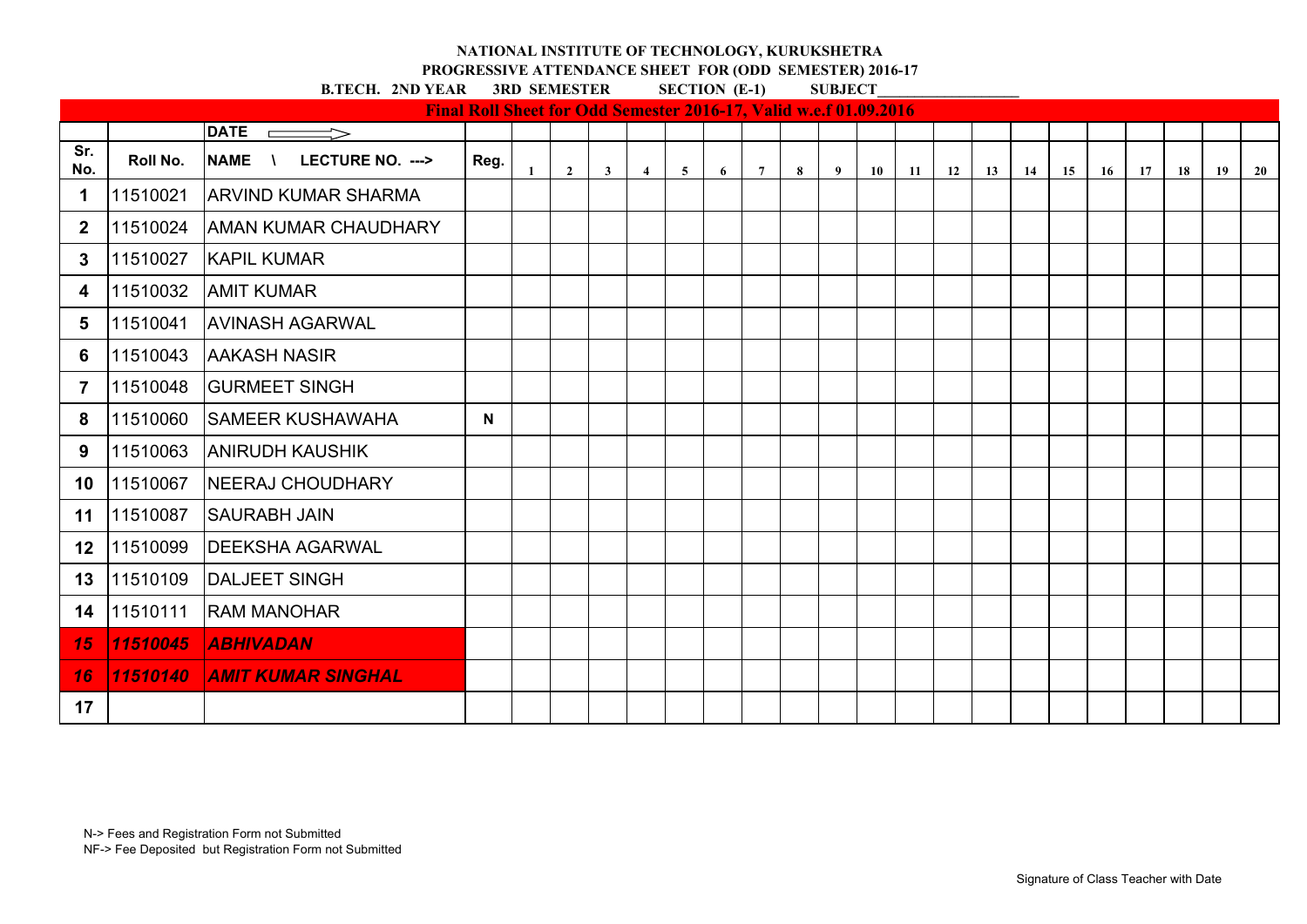**PROGRESSIVE ATTENDANCE SHEET FOR (ODD SEMESTER) 2016-17**

**B.TECH. 2ND YEAR 3RD SEMESTER SECTION (E-2) SUBJECT** 

|                         |          |                                              | <b>Final Roll Sheet for Odd Semester 2016-17, Valid w.e.f 01.09.2016</b> |              |                |              |                |                |   |                 |   |   |    |    |    |    |    |    |    |    |    |    |    |
|-------------------------|----------|----------------------------------------------|--------------------------------------------------------------------------|--------------|----------------|--------------|----------------|----------------|---|-----------------|---|---|----|----|----|----|----|----|----|----|----|----|----|
|                         |          | DATE $\rightharpoonup$                       |                                                                          |              |                |              |                |                |   |                 |   |   |    |    |    |    |    |    |    |    |    |    |    |
| Sr.<br>No.              | Roll No. | LECTURE NO. ---><br><b>NAME</b><br>$\lambda$ | Reg.                                                                     | $\mathbf{1}$ | $\overline{2}$ | $\mathbf{3}$ | $\overline{4}$ | 5 <sup>5</sup> | 6 | $7\overline{ }$ | 8 | 9 | 10 | 11 | 12 | 13 | 14 | 15 | 16 | 17 | 18 | 19 | 20 |
| 1                       | 11510113 | <b>AKRITI SHARMA</b>                         |                                                                          |              |                |              |                |                |   |                 |   |   |    |    |    |    |    |    |    |    |    |    |    |
| $\boldsymbol{2}$        | 11510124 | <b>NISHANT</b>                               |                                                                          |              |                |              |                |                |   |                 |   |   |    |    |    |    |    |    |    |    |    |    |    |
| 3                       | 11510125 | <b>TANUSH THAKUR</b>                         |                                                                          |              |                |              |                |                |   |                 |   |   |    |    |    |    |    |    |    |    |    |    |    |
| 4                       | 11510127 | <b>SHEETAL KUMARI SANGWAN</b>                |                                                                          |              |                |              |                |                |   |                 |   |   |    |    |    |    |    |    |    |    |    |    |    |
| 5                       | 11510234 | <b>GAURAV SHARMA</b>                         |                                                                          |              |                |              |                |                |   |                 |   |   |    |    |    |    |    |    |    |    |    |    |    |
| 6                       | 11510235 | <b>MIMANSHA</b>                              |                                                                          |              |                |              |                |                |   |                 |   |   |    |    |    |    |    |    |    |    |    |    |    |
| $\overline{\mathbf{7}}$ | 11510238 | <b>PAWAN KUMAR MAHAWAR</b>                   |                                                                          |              |                |              |                |                |   |                 |   |   |    |    |    |    |    |    |    |    |    |    |    |
| 8                       | 11510239 | <b>MOHIT YADAV</b>                           |                                                                          |              |                |              |                |                |   |                 |   |   |    |    |    |    |    |    |    |    |    |    |    |
| 9                       | 11510240 | <b>DEEPAK SHARMA</b>                         |                                                                          |              |                |              |                |                |   |                 |   |   |    |    |    |    |    |    |    |    |    |    |    |
| 10                      | 11510241 | <b>VINOD MEENA</b>                           |                                                                          |              |                |              |                |                |   |                 |   |   |    |    |    |    |    |    |    |    |    |    |    |
| 11                      | 11510242 | <b>SAURAV PUNIA</b>                          |                                                                          |              |                |              |                |                |   |                 |   |   |    |    |    |    |    |    |    |    |    |    |    |
| 12                      | 11510244 | <b>PARSHURAM</b>                             |                                                                          |              |                |              |                |                |   |                 |   |   |    |    |    |    |    |    |    |    |    |    |    |
| 13                      | 11510245 | <b>SANJAY MALIK</b>                          |                                                                          |              |                |              |                |                |   |                 |   |   |    |    |    |    |    |    |    |    |    |    |    |
| 14                      | 11510246 | <b>AGRIM DHINGRA</b>                         |                                                                          |              |                |              |                |                |   |                 |   |   |    |    |    |    |    |    |    |    |    |    |    |
| 15                      | 11510250 | <b>DEEPANSHU</b>                             |                                                                          |              |                |              |                |                |   |                 |   |   |    |    |    |    |    |    |    |    |    |    |    |
| 16                      | 11510251 | <b>YUGAM</b>                                 |                                                                          |              |                |              |                |                |   |                 |   |   |    |    |    |    |    |    |    |    |    |    |    |
| 17                      | 11510252 | <b>SAURAV SIHAG</b>                          |                                                                          |              |                |              |                |                |   |                 |   |   |    |    |    |    |    |    |    |    |    |    |    |
| 18                      | 11510026 | <b>KAPIL SHAKYWAL</b>                        |                                                                          |              |                |              |                |                |   |                 |   |   |    |    |    |    |    |    |    |    |    |    |    |
| 19                      | 11510075 | <b>ARJUN</b>                                 |                                                                          |              |                |              |                |                |   |                 |   |   |    |    |    |    |    |    |    |    |    |    |    |

N-> Fees and Registration Form not Submitted

NF-> Fee Deposited but Registration Form not Submitted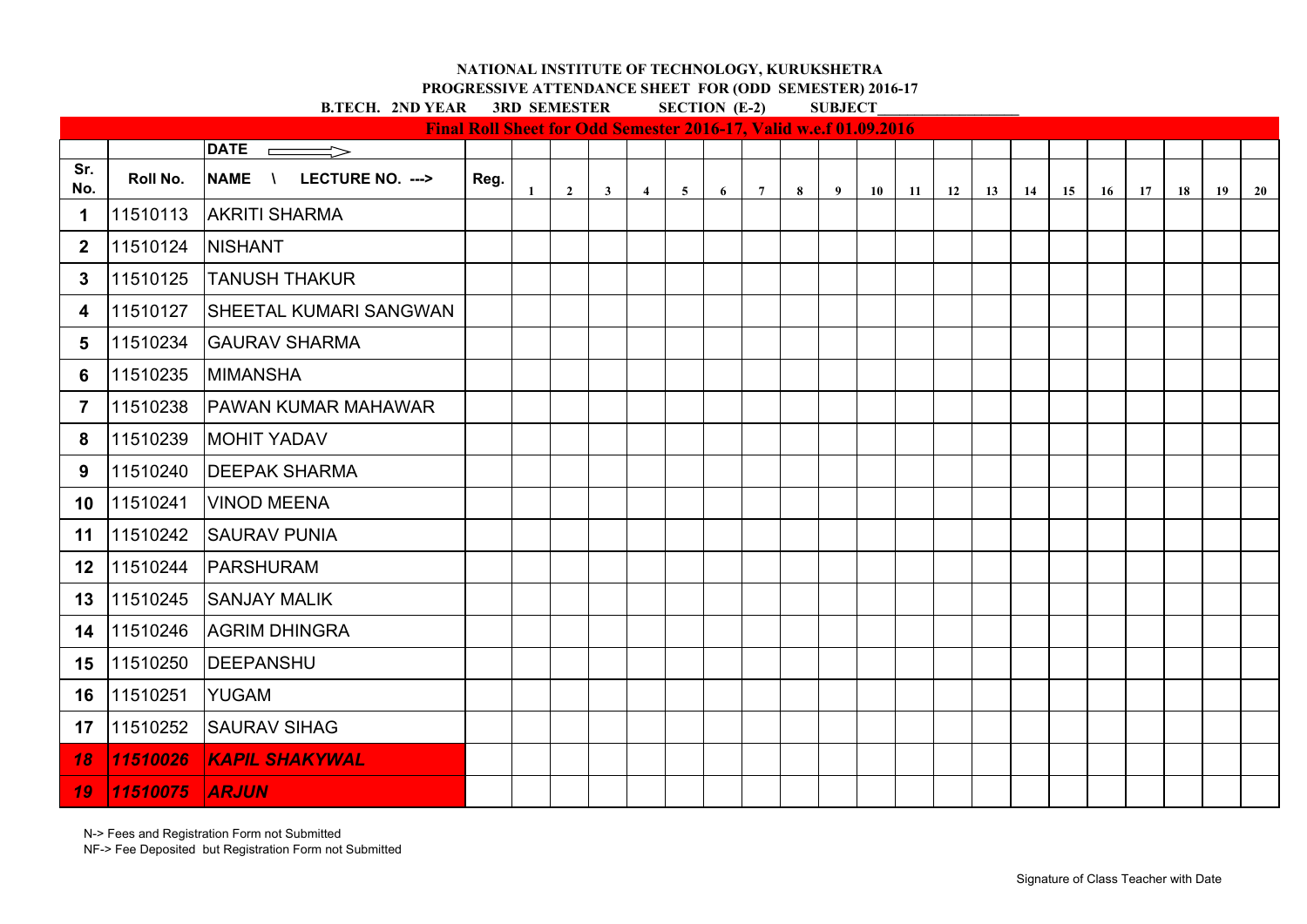**PROGRESSIVE ATTENDANCE SHEET FOR (ODD SEMESTER) 2016-17**

|                  |          |                                                  | Final Roll Sheet for Odd Semester 2016-17, Valid w.e.f 01.09.2016 |    |                |              |                |             |   |                 |   |   |    |    |    |    |    |    |           |    |    |    |           |
|------------------|----------|--------------------------------------------------|-------------------------------------------------------------------|----|----------------|--------------|----------------|-------------|---|-----------------|---|---|----|----|----|----|----|----|-----------|----|----|----|-----------|
|                  |          | $DATE$ $\qquad$<br>$\Longrightarrow$             |                                                                   |    |                |              |                |             |   |                 |   |   |    |    |    |    |    |    |           |    |    |    |           |
| Sr.<br>No.       | Roll No. | <b>NAME</b><br>LECTURE NO. ---><br>$\mathcal{L}$ | Reg.                                                              | -1 | $\overline{2}$ | $\mathbf{3}$ | $\overline{4}$ | $5^{\circ}$ | 6 | $7\overline{ }$ | 8 | 9 | 10 | 11 | 12 | 13 | 14 | 15 | <b>16</b> | 17 | 18 | 19 | <b>20</b> |
| 1                | 11510253 | <b>AMIT SINWER</b>                               |                                                                   |    |                |              |                |             |   |                 |   |   |    |    |    |    |    |    |           |    |    |    |           |
| $\boldsymbol{2}$ | 11510254 | <b>SANJANA RANI</b>                              |                                                                   |    |                |              |                |             |   |                 |   |   |    |    |    |    |    |    |           |    |    |    |           |
| 3                | 11510255 | <b>HARIOM MEENA</b>                              |                                                                   |    |                |              |                |             |   |                 |   |   |    |    |    |    |    |    |           |    |    |    |           |
| 4                | 11510260 | <b>HITESH KUMAR JINDAL</b>                       |                                                                   |    |                |              |                |             |   |                 |   |   |    |    |    |    |    |    |           |    |    |    |           |
| 5                | 11510265 | <b>VISHAL CHOUDHARY</b>                          |                                                                   |    |                |              |                |             |   |                 |   |   |    |    |    |    |    |    |           |    |    |    |           |
| 6                | 11510266 | <b>PRADYUMN KUMAR SHARMA</b>                     |                                                                   |    |                |              |                |             |   |                 |   |   |    |    |    |    |    |    |           |    |    |    |           |
| $\overline{7}$   | 11510267 | <b>NITIN KERO</b>                                |                                                                   |    |                |              |                |             |   |                 |   |   |    |    |    |    |    |    |           |    |    |    |           |
| 8                | 11510269 | <b>YASH GUPTA</b>                                |                                                                   |    |                |              |                |             |   |                 |   |   |    |    |    |    |    |    |           |    |    |    |           |
| 9                | 11510270 | <b>AMARNATH</b>                                  |                                                                   |    |                |              |                |             |   |                 |   |   |    |    |    |    |    |    |           |    |    |    |           |
| 10               | 11510271 | <b>KULDEEP MEENA</b>                             |                                                                   |    |                |              |                |             |   |                 |   |   |    |    |    |    |    |    |           |    |    |    |           |
| 11               | 11510273 | <b>DEEPESH</b>                                   |                                                                   |    |                |              |                |             |   |                 |   |   |    |    |    |    |    |    |           |    |    |    |           |
| 12               | 11510274 | <b>PRAGATI MEENA</b>                             |                                                                   |    |                |              |                |             |   |                 |   |   |    |    |    |    |    |    |           |    |    |    |           |
| 13               | 11510277 | <b>AMAN MOAR</b>                                 |                                                                   |    |                |              |                |             |   |                 |   |   |    |    |    |    |    |    |           |    |    |    |           |
| 14               | 11510280 | <b>ARUN KUMAR</b>                                |                                                                   |    |                |              |                |             |   |                 |   |   |    |    |    |    |    |    |           |    |    |    |           |
| 15               | 11510281 | <b>ANIKET</b>                                    |                                                                   |    |                |              |                |             |   |                 |   |   |    |    |    |    |    |    |           |    |    |    |           |
| 16               | 11510282 | <b>KARMVEER NARWADIA</b>                         |                                                                   |    |                |              |                |             |   |                 |   |   |    |    |    |    |    |    |           |    |    |    |           |
| 17               | 11510138 | <b>LAKSHAY</b>                                   |                                                                   |    |                |              |                |             |   |                 |   |   |    |    |    |    |    |    |           |    |    |    |           |
| 18               | 11510763 | <b>ANKIT</b>                                     |                                                                   |    |                |              |                |             |   |                 |   |   |    |    |    |    |    |    |           |    |    |    |           |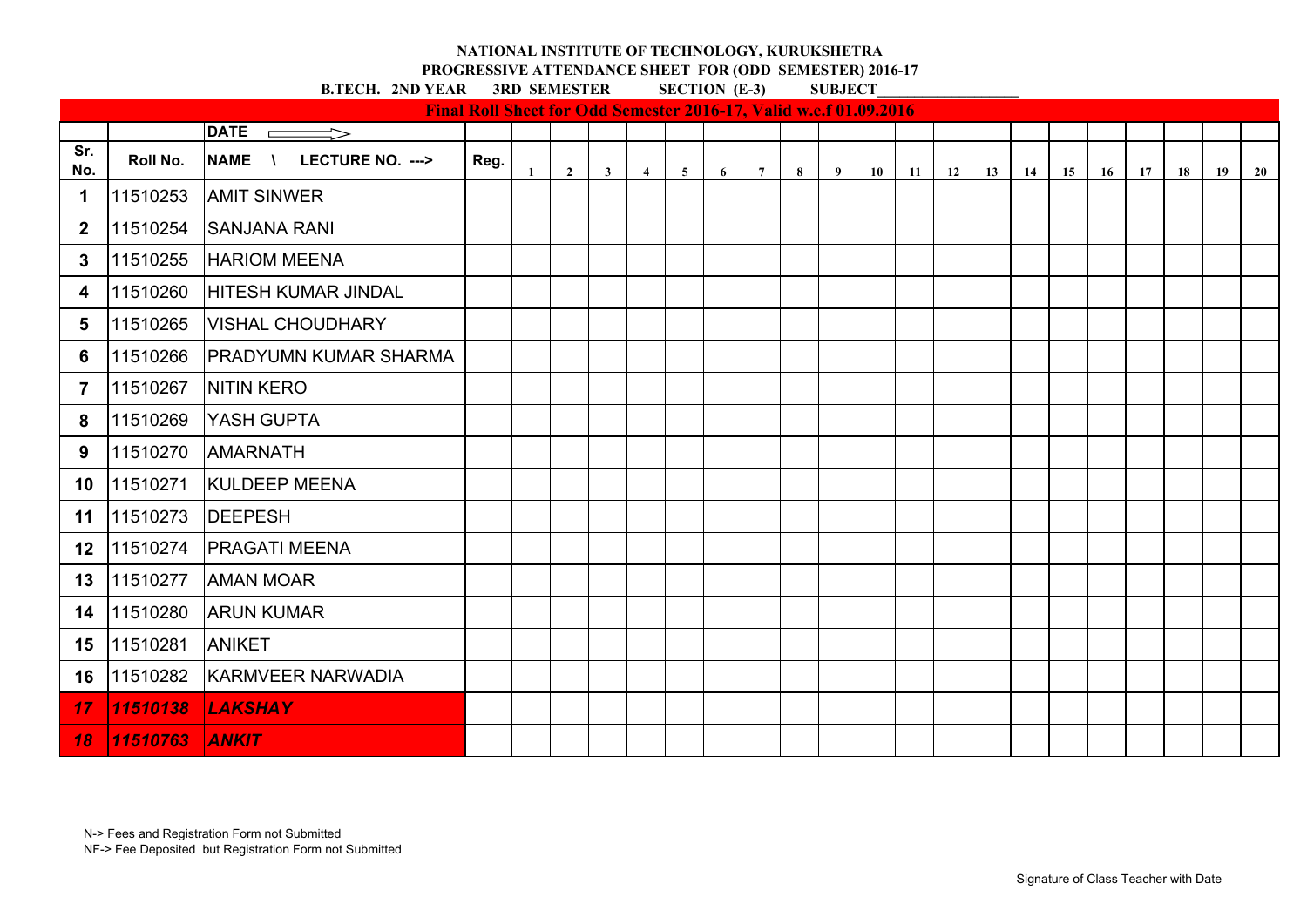**PROGRESSIVE ATTENDANCE SHEET FOR (ODD SEMESTER) 2016-17**

|                  |          |                                                  | <b>Final Roll Sheet for Odd Semester 2016-17, Valid w.e.f 01.09.2016</b> |              |                |                         |                |   |   |                 |   |   |    |    |    |    |    |    |    |    |    |    |    |
|------------------|----------|--------------------------------------------------|--------------------------------------------------------------------------|--------------|----------------|-------------------------|----------------|---|---|-----------------|---|---|----|----|----|----|----|----|----|----|----|----|----|
|                  |          | <b>DATE</b><br>$\qquad \qquad \Longrightarrow$   |                                                                          |              |                |                         |                |   |   |                 |   |   |    |    |    |    |    |    |    |    |    |    |    |
| Sr.<br>No.       | Roll No. | <b>NAME</b><br>LECTURE NO. ---><br>$\mathcal{L}$ | Reg.                                                                     | $\mathbf{1}$ | $\overline{2}$ | $\overline{\mathbf{3}}$ | $\overline{4}$ | 5 | 6 | $7\overline{ }$ | 8 | 9 | 10 | 11 | 12 | 13 | 14 | 15 | 16 | 17 | 18 | 19 | 20 |
| 1                | 11510283 | <b>SUSHIL CHHIMPA</b>                            |                                                                          |              |                |                         |                |   |   |                 |   |   |    |    |    |    |    |    |    |    |    |    |    |
| $\boldsymbol{2}$ | 11510284 | <b>ROHIT</b>                                     |                                                                          |              |                |                         |                |   |   |                 |   |   |    |    |    |    |    |    |    |    |    |    |    |
| 3                | 11510286 | <b>ABHIMANYU PAL</b>                             |                                                                          |              |                |                         |                |   |   |                 |   |   |    |    |    |    |    |    |    |    |    |    |    |
| 4                | 11510287 | <b>HARSHITA TOMAR</b>                            |                                                                          |              |                |                         |                |   |   |                 |   |   |    |    |    |    |    |    |    |    |    |    |    |
| 5                | 11510288 | <b>RIYA</b>                                      |                                                                          |              |                |                         |                |   |   |                 |   |   |    |    |    |    |    |    |    |    |    |    |    |
| 6                | 11510293 | <b>CHIRAYU SOLANKI</b>                           |                                                                          |              |                |                         |                |   |   |                 |   |   |    |    |    |    |    |    |    |    |    |    |    |
| 7                | 11510295 | <b>SHUBHANKAR PRASAD</b>                         |                                                                          |              |                |                         |                |   |   |                 |   |   |    |    |    |    |    |    |    |    |    |    |    |
| 8                | 11510298 | <b>PRASHANT KUMAR SINGH</b>                      |                                                                          |              |                |                         |                |   |   |                 |   |   |    |    |    |    |    |    |    |    |    |    |    |
| 9                | 11510299 | <b>UDIT YADAV</b>                                |                                                                          |              |                |                         |                |   |   |                 |   |   |    |    |    |    |    |    |    |    |    |    |    |
| 10               | 11510300 | <b>DINESH KUMAR</b>                              |                                                                          |              |                |                         |                |   |   |                 |   |   |    |    |    |    |    |    |    |    |    |    |    |
| 11               | 11510301 | <b>VIPIN KUMAR</b>                               |                                                                          |              |                |                         |                |   |   |                 |   |   |    |    |    |    |    |    |    |    |    |    |    |
| 12               | 11510303 | <b>AAYUSH GERA</b>                               |                                                                          |              |                |                         |                |   |   |                 |   |   |    |    |    |    |    |    |    |    |    |    |    |
| 13               | 11510304 | <b>RAJ ARYAN</b>                                 |                                                                          |              |                |                         |                |   |   |                 |   |   |    |    |    |    |    |    |    |    |    |    |    |
| 14               | 11510306 | <b>DHIRAJ KUMAR</b>                              |                                                                          |              |                |                         |                |   |   |                 |   |   |    |    |    |    |    |    |    |    |    |    |    |
| 15               | 11510307 | <b>OM PRAKASH CHOUDHARY</b>                      |                                                                          |              |                |                         |                |   |   |                 |   |   |    |    |    |    |    |    |    |    |    |    |    |
| 16               | 11510308 | <b>JITENDRA SINGH</b>                            |                                                                          |              |                |                         |                |   |   |                 |   |   |    |    |    |    |    |    |    |    |    |    |    |
| 17               | 11510310 | <b>ARCHANA YADAV</b>                             |                                                                          |              |                |                         |                |   |   |                 |   |   |    |    |    |    |    |    |    |    |    |    |    |
| 18               | 11510063 | <b>ANIRUDH KAUSHIK</b>                           |                                                                          |              |                |                         |                |   |   |                 |   |   |    |    |    |    |    |    |    |    |    |    |    |
| 19               | 11510080 | <b>IMOHIT KUMAR SAGAR</b>                        |                                                                          |              |                |                         |                |   |   |                 |   |   |    |    |    |    |    |    |    |    |    |    |    |
| 20               | 11510131 | <b>KUNAL SHARMA</b>                              |                                                                          |              |                |                         |                |   |   |                 |   |   |    |    |    |    |    |    |    |    |    |    |    |
| 21               | 11510655 | <b>IMONINDRA</b>                                 |                                                                          |              |                |                         |                |   |   |                 |   |   |    |    |    |    |    |    |    |    |    |    |    |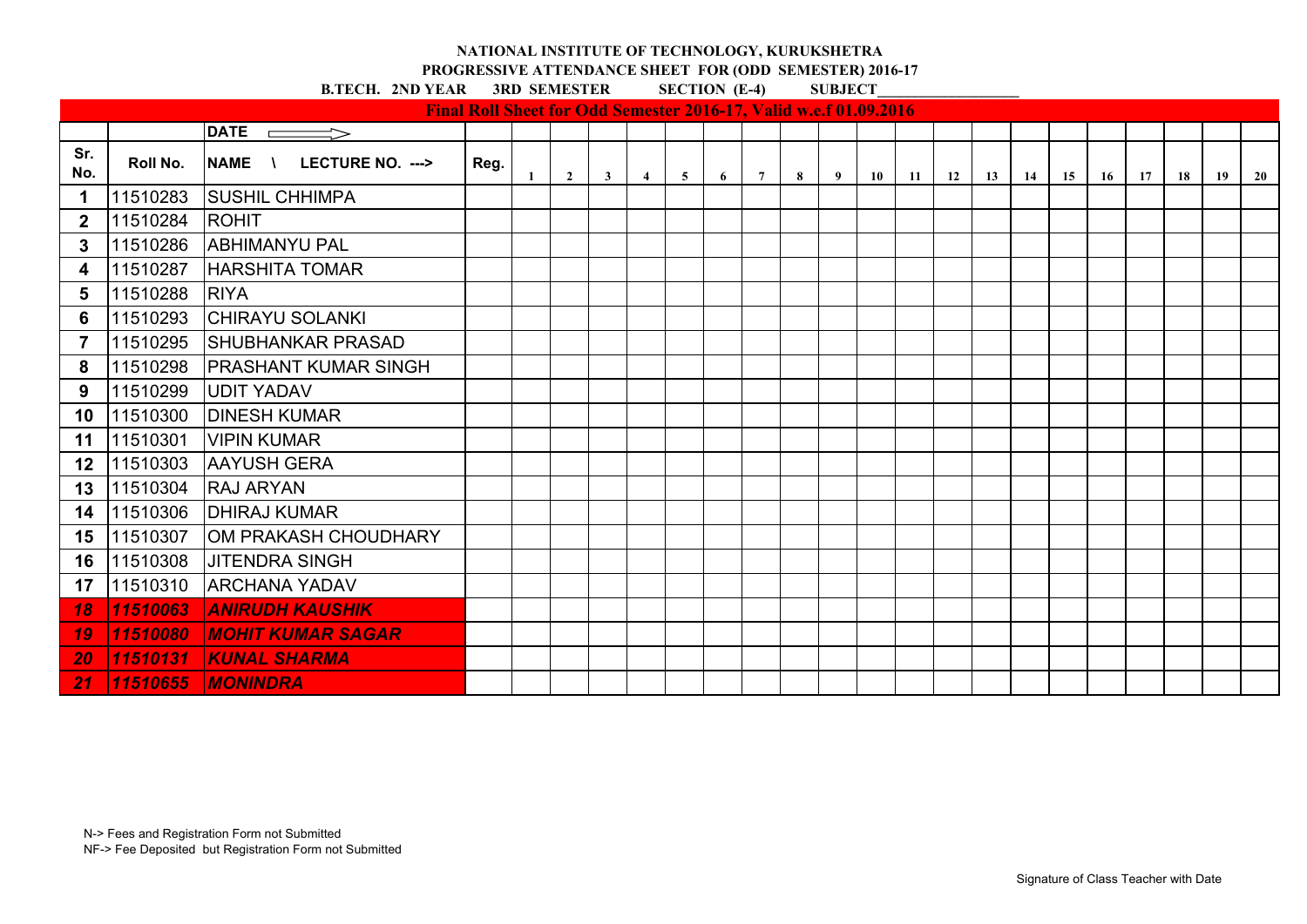**PROGRESSIVE ATTENDANCE SHEET FOR (ODD SEMESTER) 2016-17**

**B.TECH. 2ND YEAR 3RD SEMESTER SECTION (E-5)** 

|                  |          |                                                  | Final Roll Sheet for Odd Semester 2016-17, Valid w.e.f 01.09.2016 |              |                |              |                |                 |   |                 |   |   |    |    |    |    |    |    |    |    |    |    |    |
|------------------|----------|--------------------------------------------------|-------------------------------------------------------------------|--------------|----------------|--------------|----------------|-----------------|---|-----------------|---|---|----|----|----|----|----|----|----|----|----|----|----|
|                  |          | <b>DATE</b><br>$\Longrightarrow$<br>$\Box$       |                                                                   |              |                |              |                |                 |   |                 |   |   |    |    |    |    |    |    |    |    |    |    |    |
| Sr.<br>No.       | Roll No. | <b>NAME</b><br>LECTURE NO. ---><br>$\mathcal{L}$ | Reg.                                                              | $\mathbf{1}$ | $\overline{2}$ | $\mathbf{3}$ | $\overline{4}$ | $5\phantom{.0}$ | 6 | $7\overline{ }$ | 8 | 9 | 10 | 11 | 12 | 13 | 14 | 15 | 16 | 17 | 18 | 19 | 20 |
| 1                | 11510312 | <b>ANKUR KUMAR</b>                               |                                                                   |              |                |              |                |                 |   |                 |   |   |    |    |    |    |    |    |    |    |    |    |    |
| $\boldsymbol{2}$ | 11510313 | <b>TURUBILLI UDAY BHANU</b>                      |                                                                   |              |                |              |                |                 |   |                 |   |   |    |    |    |    |    |    |    |    |    |    |    |
| 3                | 11510315 | <b>ROHIT PALIWAL</b>                             |                                                                   |              |                |              |                |                 |   |                 |   |   |    |    |    |    |    |    |    |    |    |    |    |
| 4                | 11510316 | <b>ABHISHEK BHARGAV</b>                          |                                                                   |              |                |              |                |                 |   |                 |   |   |    |    |    |    |    |    |    |    |    |    |    |
| 5                | 11510318 | <b>RAJIV KUMAR</b>                               |                                                                   |              |                |              |                |                 |   |                 |   |   |    |    |    |    |    |    |    |    |    |    |    |
| 6                | 11510321 | <b>ELURI HEMA MADHAVI</b>                        |                                                                   |              |                |              |                |                 |   |                 |   |   |    |    |    |    |    |    |    |    |    |    |    |
| $\overline{7}$   | 11510322 | <b>MITTAPALLI YASWANTH RAM</b>                   |                                                                   |              |                |              |                |                 |   |                 |   |   |    |    |    |    |    |    |    |    |    |    |    |
| 8                | 11510323 | <b>PRATEEK YADAV</b>                             |                                                                   |              |                |              |                |                 |   |                 |   |   |    |    |    |    |    |    |    |    |    |    |    |
| 9                | 11510324 | YASH SHARMA                                      |                                                                   |              |                |              |                |                 |   |                 |   |   |    |    |    |    |    |    |    |    |    |    |    |
| 10               | 11510325 | <b>VIJAY</b>                                     |                                                                   |              |                |              |                |                 |   |                 |   |   |    |    |    |    |    |    |    |    |    |    |    |
| 11               | 11510326 | <b>SALONI TAPAN</b>                              |                                                                   |              |                |              |                |                 |   |                 |   |   |    |    |    |    |    |    |    |    |    |    |    |
| 12               | 11510327 | KONAKATI NITHISH REDDY                           |                                                                   |              |                |              |                |                 |   |                 |   |   |    |    |    |    |    |    |    |    |    |    |    |
| 13               | 11510332 | <b>BISWARUP DAS</b>                              |                                                                   |              |                |              |                |                 |   |                 |   |   |    |    |    |    |    |    |    |    |    |    |    |
| 14               | 11510334 | <b>NIPUN AGGARWAL</b>                            |                                                                   |              |                |              |                |                 |   |                 |   |   |    |    |    |    |    |    |    |    |    |    |    |
| 15               | 11510338 | <b>ASHOK KUMAR MALOVA</b>                        |                                                                   |              |                |              |                |                 |   |                 |   |   |    |    |    |    |    |    |    |    |    |    |    |
| 16               | 11510341 | <b>KUNAL ROY</b>                                 |                                                                   |              |                |              |                |                 |   |                 |   |   |    |    |    |    |    |    |    |    |    |    |    |
| 17               | 11510342 | <b>ABHISHEK GARG</b>                             |                                                                   |              |                |              |                |                 |   |                 |   |   |    |    |    |    |    |    |    |    |    |    |    |
| <b>18</b>        | 11510088 | <b>TUSHAR GOYAL</b>                              |                                                                   |              |                |              |                |                 |   |                 |   |   |    |    |    |    |    |    |    |    |    |    |    |

N-> Fees and Registration Form not Submitted

NF-> Fee Deposited but Registration Form not Submitted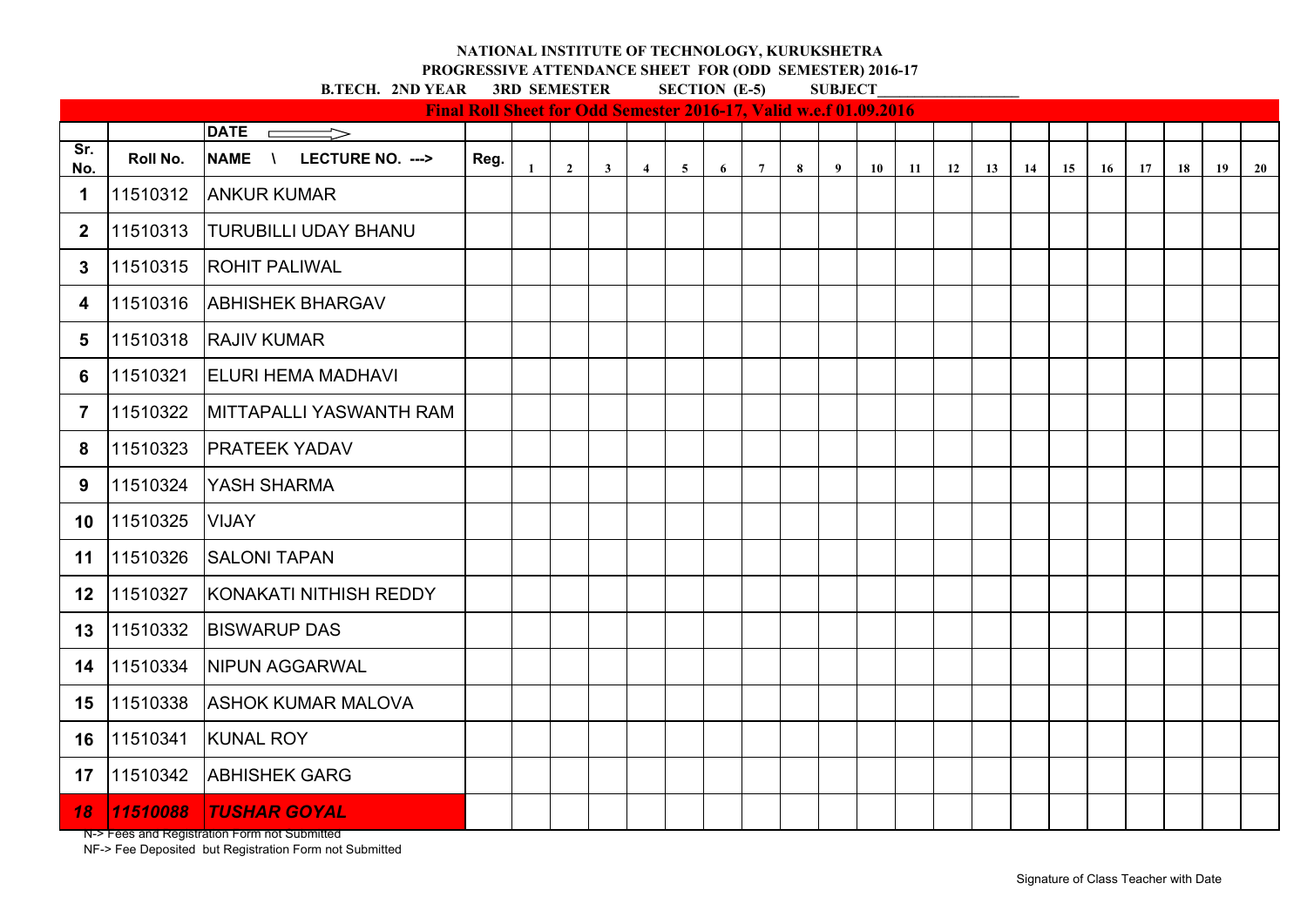**PROGRESSIVE ATTENDANCE SHEET FOR (ODD SEMESTER) 2016-17**<br>**PEAR** 3RD SEMESTER SECTION (E-6) SUBJECT

|              |          |                                                  | Final Roll Sheet for Odd Semester 2016-17, Valid w.e.f 01.09.2016 |              |                |              |                |                |   |                |   |                |    |           |    |    |    |    |           |    |    |    |    |
|--------------|----------|--------------------------------------------------|-------------------------------------------------------------------|--------------|----------------|--------------|----------------|----------------|---|----------------|---|----------------|----|-----------|----|----|----|----|-----------|----|----|----|----|
|              |          | DATE $\rule{1em}{0.15mm}$                        |                                                                   |              |                |              |                |                |   |                |   |                |    |           |    |    |    |    |           |    |    |    |    |
| Sr.<br>No.   | Roll No. | <b>NAME</b><br>LECTURE NO. ---><br>$\mathcal{N}$ | Reg.                                                              | $\mathbf{1}$ | $\overline{2}$ | $\mathbf{3}$ | $\overline{4}$ | 5 <sup>5</sup> | 6 | $7\phantom{0}$ | 8 | $\overline{9}$ | 10 | <b>11</b> | 12 | 13 | 14 | 15 | <b>16</b> | 17 | 18 | 19 | 20 |
| 1            | 11510348 | <b>ADITYA SHARMA</b>                             |                                                                   |              |                |              |                |                |   |                |   |                |    |           |    |    |    |    |           |    |    |    |    |
| $\mathbf{2}$ | 11510349 | <b>VIKASH</b>                                    |                                                                   |              |                |              |                |                |   |                |   |                |    |           |    |    |    |    |           |    |    |    |    |
| 3            | 11510350 | <b>BHANU BHARAT GARG</b>                         |                                                                   |              |                |              |                |                |   |                |   |                |    |           |    |    |    |    |           |    |    |    |    |
| 4            | 11510351 | <b>AMIT KUMAR</b>                                |                                                                   |              |                |              |                |                |   |                |   |                |    |           |    |    |    |    |           |    |    |    |    |
| 5            | 11510352 | <b>NAVEEN</b>                                    |                                                                   |              |                |              |                |                |   |                |   |                |    |           |    |    |    |    |           |    |    |    |    |
| 6            | 11510353 | <b>GARBHANA NIKHIL</b>                           |                                                                   |              |                |              |                |                |   |                |   |                |    |           |    |    |    |    |           |    |    |    |    |
| 7            | 11510354 | <b>SACHIN KUMAR</b>                              |                                                                   |              |                |              |                |                |   |                |   |                |    |           |    |    |    |    |           |    |    |    |    |
| 8            | 11510357 | <b>KAJAL SWAMI</b>                               |                                                                   |              |                |              |                |                |   |                |   |                |    |           |    |    |    |    |           |    |    |    |    |
| 9            | 11510358 | NARPAT RAM                                       |                                                                   |              |                |              |                |                |   |                |   |                |    |           |    |    |    |    |           |    |    |    |    |
| 10           | 11510359 | <b>AMIT SHARMA</b>                               |                                                                   |              |                |              |                |                |   |                |   |                |    |           |    |    |    |    |           |    |    |    |    |
| 11           | 11510361 | <b>YOUGAL SHARMA</b>                             |                                                                   |              |                |              |                |                |   |                |   |                |    |           |    |    |    |    |           |    |    |    |    |
| 12           | 11510362 | <b>HEMANT KUMAR JHA</b>                          |                                                                   |              |                |              |                |                |   |                |   |                |    |           |    |    |    |    |           |    |    |    |    |
| 13           | 11510366 | <b>RAJAN NAGPAL</b>                              |                                                                   |              |                |              |                |                |   |                |   |                |    |           |    |    |    |    |           |    |    |    |    |
| 14           | 11510367 | <b>SWAPNIL GARG</b>                              |                                                                   |              |                |              |                |                |   |                |   |                |    |           |    |    |    |    |           |    |    |    |    |
| 15           | 11510112 | KARRI VEERA BHADRA<br><b>REDDY</b>               |                                                                   |              |                |              |                |                |   |                |   |                |    |           |    |    |    |    |           |    |    |    |    |
| 16           |          |                                                  |                                                                   |              |                |              |                |                |   |                |   |                |    |           |    |    |    |    |           |    |    |    |    |
| 17           |          |                                                  |                                                                   |              |                |              |                |                |   |                |   |                |    |           |    |    |    |    |           |    |    |    |    |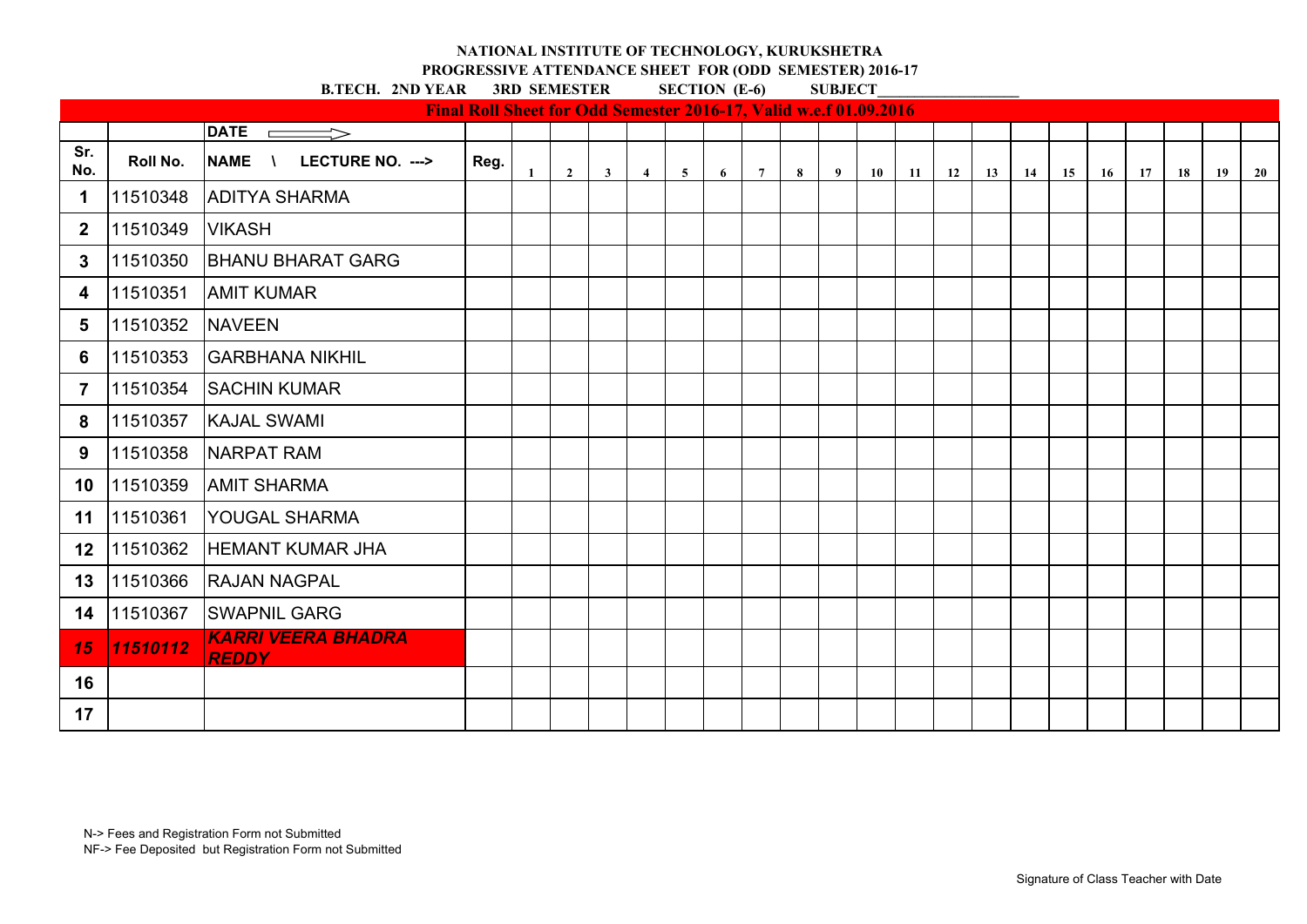# **PROGRESSIVE ATTENDANCE SHEET FOR (ODD SEMESTER) 2016-17**<br>**PYEAR** 3RD SEMESTER SECTION (E-7) SUBJECT

**B.TECH. 2ND YEAR** 

|                |          |                                              | Final Roll Sheet for Odd Semester 2016-17, Valid w.e.f 01.09.2016 |              |                |                         |                |                |   |                 |   |   |    |               |    |           |       |    |    |    |    |
|----------------|----------|----------------------------------------------|-------------------------------------------------------------------|--------------|----------------|-------------------------|----------------|----------------|---|-----------------|---|---|----|---------------|----|-----------|-------|----|----|----|----|
|                |          | <b>DATE</b><br>$\implies$                    |                                                                   |              |                |                         |                |                |   |                 |   |   |    |               |    |           |       |    |    |    |    |
| Sr.<br>No.     | Roll No. | <b>NAME</b><br>LECTURE NO. ---><br>$\Lambda$ | Reg.                                                              | $\mathbf{1}$ | $\overline{2}$ | $\overline{\mathbf{3}}$ | $\overline{4}$ | 5 <sup>5</sup> | 6 | $7\overline{ }$ | 8 | 9 | 10 | $11 \quad 12$ | 13 | <b>14</b> | 15 16 | 17 | 18 | 19 | 20 |
| $\mathbf 1$    | 11510368 | <b>RAJEEV MEENA</b>                          |                                                                   |              |                |                         |                |                |   |                 |   |   |    |               |    |           |       |    |    |    |    |
| $\mathbf 2$    | 11510369 | <b>RAJAT</b>                                 |                                                                   |              |                |                         |                |                |   |                 |   |   |    |               |    |           |       |    |    |    |    |
| 3              | 11510370 | <b>AMAN PATODI</b>                           |                                                                   |              |                |                         |                |                |   |                 |   |   |    |               |    |           |       |    |    |    |    |
| 4              | 11510371 | <b>SHUBHAM OSWAL</b>                         |                                                                   |              |                |                         |                |                |   |                 |   |   |    |               |    |           |       |    |    |    |    |
| 5              | 11510372 | <b>SHUBHAM KUMAR</b>                         |                                                                   |              |                |                         |                |                |   |                 |   |   |    |               |    |           |       |    |    |    |    |
| 6              | 11510375 | <b>AMIT KUMAR</b>                            |                                                                   |              |                |                         |                |                |   |                 |   |   |    |               |    |           |       |    |    |    |    |
| $\overline{7}$ | 11510741 | <b>HIMANSHI GUPTA</b>                        |                                                                   |              |                |                         |                |                |   |                 |   |   |    |               |    |           |       |    |    |    |    |
| 8              | 11510752 | <b>DEEPAK</b>                                |                                                                   |              |                |                         |                |                |   |                 |   |   |    |               |    |           |       |    |    |    |    |
| 9              | 11510765 | <b>S RUKMINI TEJASWINI</b>                   |                                                                   |              |                |                         |                |                |   |                 |   |   |    |               |    |           |       |    |    |    |    |
| 10             | 11510862 | LAVKUSH GUPTA                                |                                                                   |              |                |                         |                |                |   |                 |   |   |    |               |    |           |       |    |    |    |    |
| 11             | 11510863 | <b>KANDYANA SAINADH</b>                      |                                                                   |              |                |                         |                |                |   |                 |   |   |    |               |    |           |       |    |    |    |    |
| 12             | 11510864 | <b>DEEPAK KUMAR</b>                          |                                                                   |              |                |                         |                |                |   |                 |   |   |    |               |    |           |       |    |    |    |    |
| 13             | 11510865 | <b>RAVINDRA KUMAR</b>                        |                                                                   |              |                |                         |                |                |   |                 |   |   |    |               |    |           |       |    |    |    |    |
| 14             | 11510866 | <b>GHANSHYAM SINGH BHATI</b>                 |                                                                   |              |                |                         |                |                |   |                 |   |   |    |               |    |           |       |    |    |    |    |
| 15             | 11510867 | <b>MADHU SUDAN SHARMA</b>                    |                                                                   |              |                |                         |                |                |   |                 |   |   |    |               |    |           |       |    |    |    |    |
| 16             | 11510868 | <b>SUBHASH KUMAR BIJARNIYA</b>               |                                                                   |              |                |                         |                |                |   |                 |   |   |    |               |    |           |       |    |    |    |    |
| 17             | 11510869 | <b>ANKIT MEENA</b>                           |                                                                   |              |                |                         |                |                |   |                 |   |   |    |               |    |           |       |    |    |    |    |
| 18             | 11510742 | <b>SAHIL</b>                                 |                                                                   |              |                |                         |                |                |   |                 |   |   |    |               |    |           |       |    |    |    |    |
| 19             |          |                                              |                                                                   |              |                |                         |                |                |   |                 |   |   |    |               |    |           |       |    |    |    |    |

N-> Fees and Registration Form not Submitted

NF-> Fee Deposited but Registration Form not Submitted